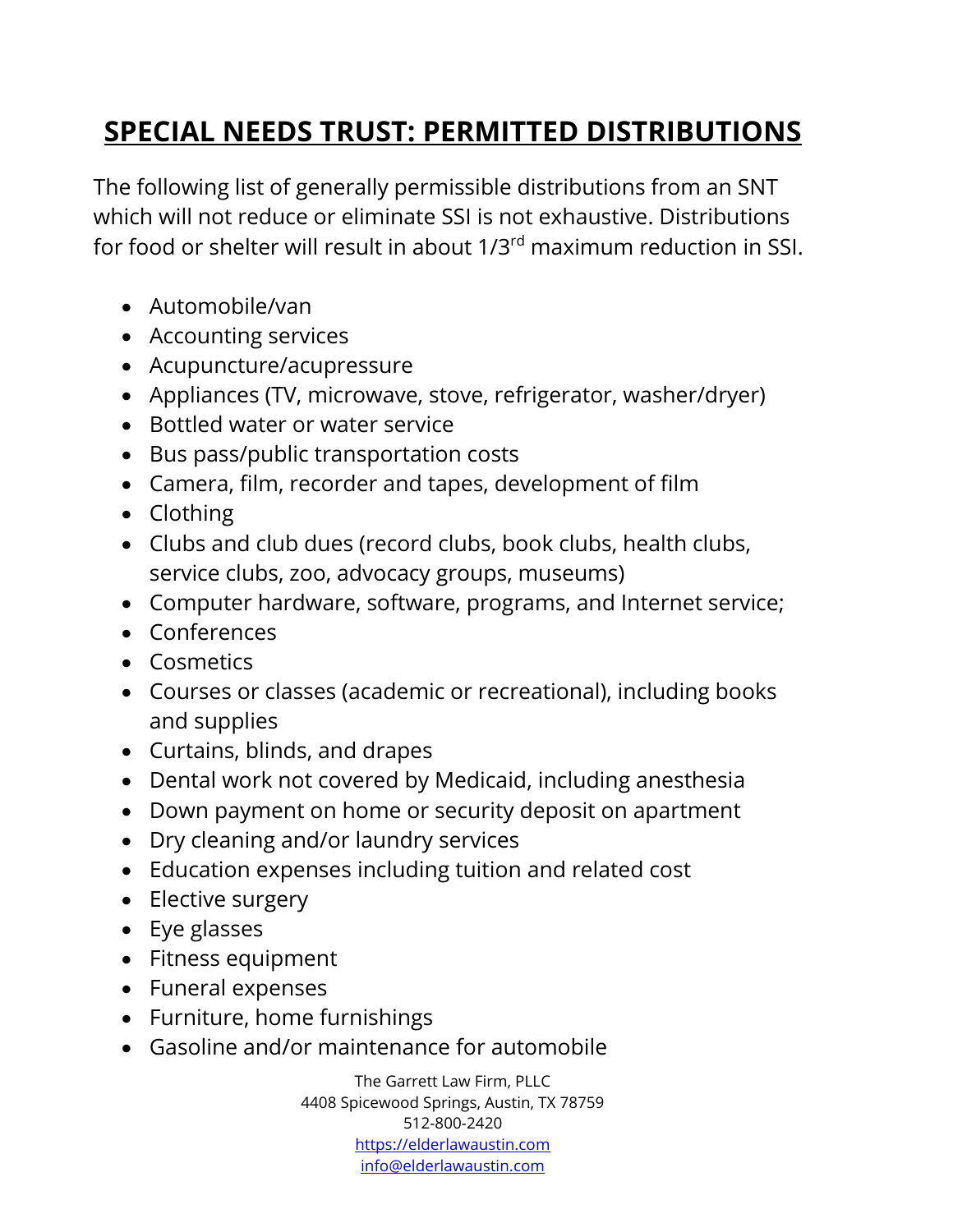Special Needs Trust: Permitted Distributions Page 2

- Haircuts/salon services
- Hobby supplies
- Holiday decorations, parties, dinner dances, holiday cards
- Home alarm and/or monitoring/response system
- Home improvements, repairs, and maintenance (not covered by Medicaid), including tools to perform home improvements, repairs, and maintenance by homeowner
- Home purchase (to the extent not covered by benefits)
- House cleaning/maid services
- Insurance (automobile, home and/or possessions)
- Legal fees
- Linens and towels
- Magazine and newspaper subscriptions
- Massage
- Musical instruments (including lessons and music)
- Nonfood grocery items (laundry soap, bleach, fabric softener, deodorant, dish soap, hand and body soap, personal hygiene products, paper towels, napkins, Kleenex, toilet paper, and household cleaning products)
- Over-the-counter medications (including vitamins and herbs)
- Personal assistance services not covered by Medicaid
- Pet and pet supplies, veterinary services
- Physician specialists if not covered by Medicaid
- Private counseling if not covered by Medicaid
- Repair services (*e.g.,* for appliances, automobile, bicycle, household, or fitness equipment)
- Spa Treatments
- Snow removal/landscaping/gardening lawn services
- Sporting goods/equipment/uniforms/team pictures
- Stationery, stamps, and cards

The Garrett Law Firm, PLLC 4408 Spicewood Springs, Austin, TX 78759 512-800-2420 [https://elderlawaustin.com](https://elderlawaustin.com/) [info@elderlawaustin.com](mailto:info@elderlawaustin.com)